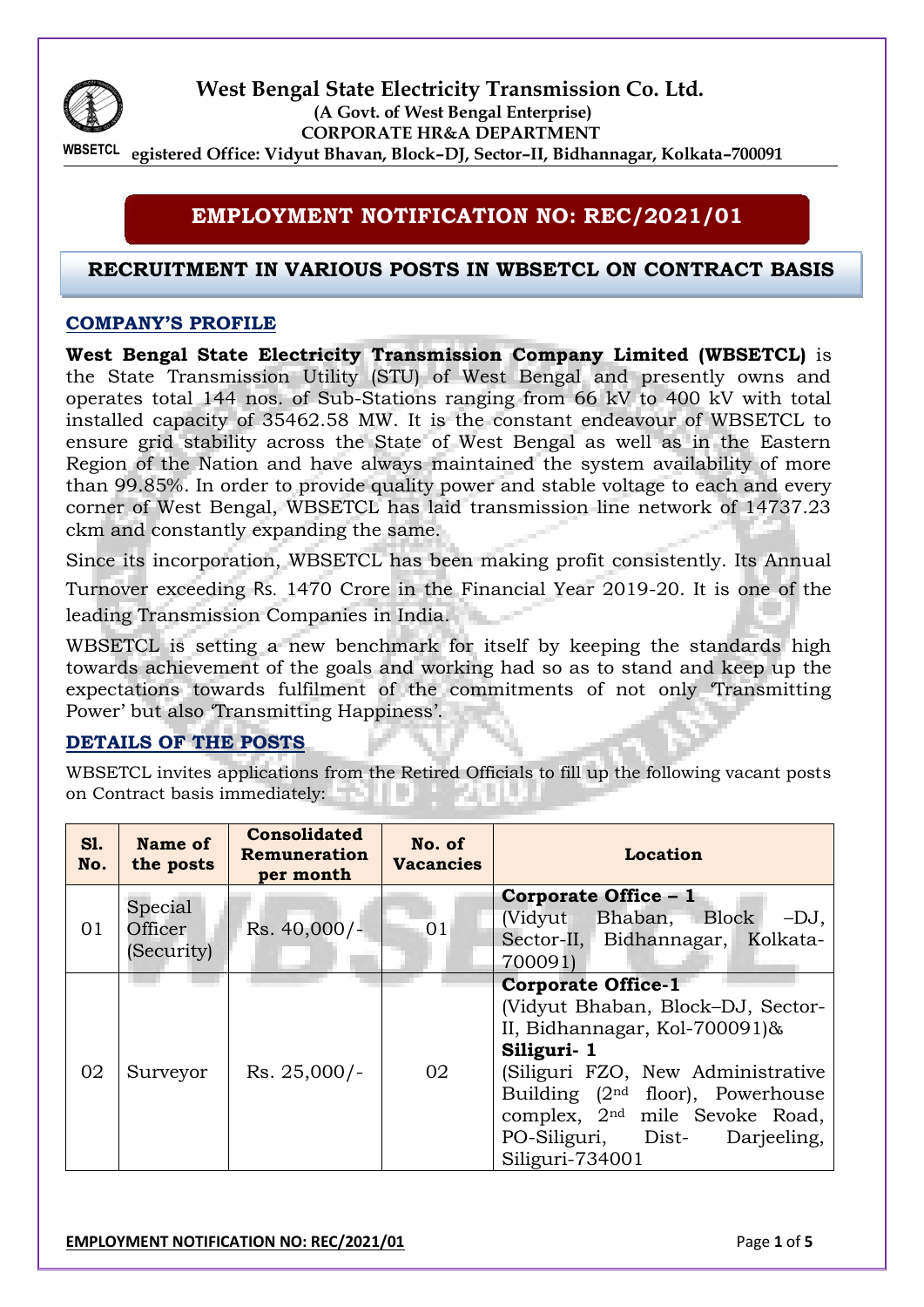## **AGE & REQUIRED QUALIFICATION:**

| <b>S1.</b> | <b>Name of</b> | <b>Required qualification</b>                               | Age as on  |  |  |  |
|------------|----------------|-------------------------------------------------------------|------------|--|--|--|
| No.        | the post       |                                                             | 01.01.2021 |  |  |  |
| 01         | Special        | Retired Officer in the rank of Dy. Between 60 to            |            |  |  |  |
|            | Officer        | Superintendent of Police who has worked in $\vert$ 63 years |            |  |  |  |
|            | (Security)     | different capacities as OCs/ ICs/CIs/ Zonal                 |            |  |  |  |
|            |                | DSPs/ SDPOs in their career.                                |            |  |  |  |
| 02         | Surveyor       | The candidate should have retired as a Between 60 to        |            |  |  |  |
|            |                | Surveyor or equivalent in or under Land 63 years            |            |  |  |  |
|            |                | Department of Govt. of West Bengal.                         |            |  |  |  |
|            |                | Experience regarding preparation of Land                    |            |  |  |  |
|            |                | Acquisition Plan including field verification is            |            |  |  |  |
|            |                | essential.                                                  |            |  |  |  |

### **JOB PROFILE:**

# **A. Special Officer (Security):**

- **a)** To provide intelligence support to the Chief Security Officer of WBSETCL.
- **b)** To maintain continuous liaison with the in-charges of the field level offices, Police and District Authorities for proper maintenance of law and order.
- **c)** To supervise the work of the Private Security Personnel, NVF/HG and R.G. Members as a routine work. 11
- **d)** To take all sorts of initiatives to prevent / control theft of companies properties.
- **e)** To conduct all enquiries related to theft of company properties and submit a detailed report to competent authority.
- **f)** To follow up with the Police Authorities with respect to theft of WBSETCL's properties for quick recovery of theft materials.
- **g)** To rush to the site in case of any eventuality in order to solve the security related issues by meeting the Superintendent of Police, Inspector Incharge of the Police Station, Civil Administration and officers of the company as the case may be.
- **h)** To inspect security arrangement of various substations/ establishments periodically and submit detailed report with suggested preventive measures to prevent any hazardous incidents in future.
- **i)** To monitor security drill of security personnel to meet exigency / emergency.
- **j)** To inspect the D.B.L. guns, ammunitions and arms license used by the private security Guards.
- **k)** To facilitate installation of Tower and stringing of Transmission Lines of WBSETCL, coming within Right of Way, in co-ordination with the District Administrative officers.
- **l)** To assist in the process of eviction of unauthorised occupants / intruders from different premises of WBSETCL across the State.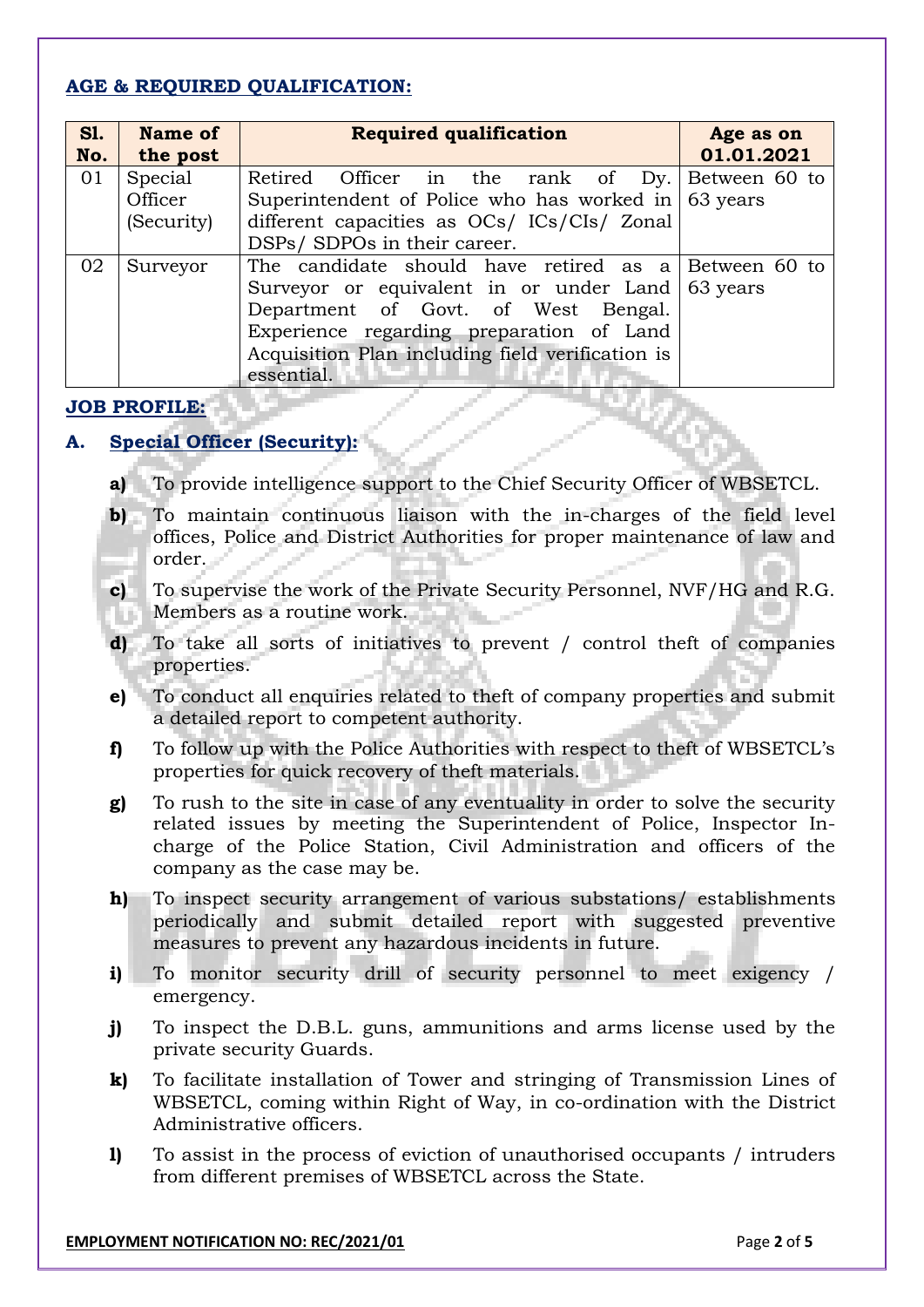- **m**) To investigate any inconsistencies in various declarations, submitted by any employee of the company and submit a confidential report within stipulated time to the competent authority.
- **n)** To monitor the Fire Fighting and related issues.
- **o)** Any other jobs as may be assigned by the Chief Security Officer or higher authorities of the Company from time to time.

#### **B. Surveyor:**

- **a)** To conduct thorough survey work at the site by:
- **b)** Identifying the plots as per Mouza Map.
- **c)** Measuring the plots as per Mouza Map.
- **d)** Preparation of Land Plan with Land schedule in Mouza Map.
- **e)** To maintain liaison with the local Land & Land Reforms Offices as and when required by the Controlling Officers.

### **PERIOD OF ENGAGEMENT:**

- 1. The engagement will be purely contractual for 1 (One) year initially.
- 2. Depending upon performance, physical fitness and mental alertness the period of engagement may be extended from time to time till the Official attains the age of 65 years, subject to decision of the Competent Authority.
- 3. The contractual engagement may be terminated on serving 1(One) month's notice from either side or on payment of 1(One) month pay in lieu thereof.

#### **OTHER BENEFITS:**

- 1. Besides the above stated remuneration, the selected candidate will be entitled to **Travelling and Daily Allowance** as per the rules of the Company whenever they go on official tour.
- 2. The selected candidate will be entitled to 7 days Casual Leave and 10 days Half Pay Leave (Commutable) for every 6 months duration. Casual Leave and Half Pay Leave will be admissible on pro rata basis for any period less than 6 months. No other kinds of leave will be admissible.
- 3. He / She will be eligible to get Compensatory Casual Leave as applicable for regular employees.
- 4. He / She will be entitled to Medical Benefits for self-indoor treatment only as applicable for regular employees and not for any dependants subject to a limit of Rs. 50,000/- in a year where engagement is for 1year. Persons covered under WBHS 2008, CGHS or similar other scheme is not entitled for the benefit. Sate Govt. Pensioners, even if not covered under WBHS 2008, will not be entitled to any medical reimbursement facility.
- 5. Company's CUG mobile connection will be allotted for the post mentioned at Sl no. 1 of the notification.

#### **MODE OF SELECTION:**

Selection will be made on the basis of performance in the Personal Interview only*.* The Interview will be held at Vidyut Bhavan, Saltlake, Kolkata.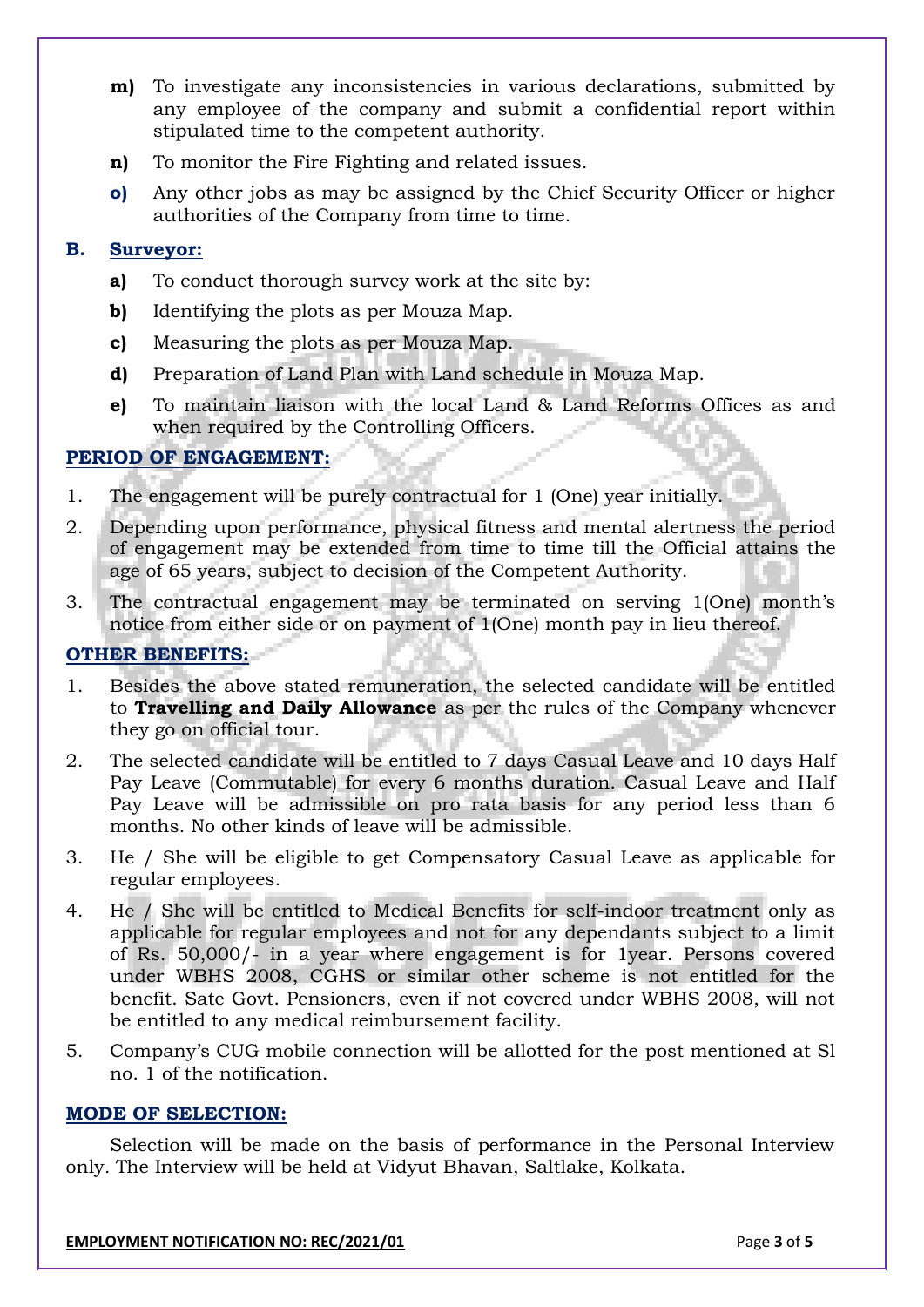#### **APPLICATION PROCEDURE**

Application format can be downloaded from the Company's website **www.wbsetcl.in on and from 03.06.2021.** Interested eligible candidates may submit the filled in Application Form along with the self-attested copies of certificates/ documents as proof of identity (Voter's Card/PAN Card/AADHAR Card), proof of age (birth certificate/Admit Card/Certificate of Secondary Examination), proof of educational qualification, proof of experience, Release Order from the last employer on superannuation, Pension payment Order (PPO)and two passport size photographs to **the General Manager (HR & A), WBSETCL, Vidyut Bhavan, 8th Floor, D-Block, Salt Lake, Kolkata - 700091** on or before **24.06.2021.** The envelope should be superscripted as "**APPLICATION FOR THE POST OF………………… (mention the concerned post applied for)".**

No other mode of submission of Application is allowed.

#### **GENERAL INSTRUCTIONS:**

- **1.** All information regarding this recruitment process would be made available under '**Career'** section of the website of WBSETCL (i.e[.www.wbsetcl.in\)](http://www.wbsetcl.in/). Applicants are advised to check the website periodically for important updates.
- **2.** Prescribed criteria are minimum and mere possession of the same does not entitle the candidate to be called for interview.
- **3.** Candidates must have the ability to read, speak / write in **Bengali** language.
- **4.** WBSETCL, at its discretion may raise/relax the age and/or other criteria notified above.
- **5.** The short-listed candidates will be required to appear in the Personal Interview at their own cost. No TA/DA will be admissible.
- **6.** The details of interview schedule will be duly communicated to the short-listed candidates.
- **7.** Recruitment will be done strictly as per merit in pursuance of the recruitment policy, other rules and guidelines of the WBSETCL.
- **8.** Canvassing in any form will summarily disqualify a candidate.
- **9.** While applying for the above posts, the applicant must ensure that he / she fulfil the eligibility criteria as per the notification and other norms mentioned above as on **01.01.2021**.
- **10.** Incomplete application will be summarily rejected. Application formats, not accompanying any of the valid credentials i.e. Proof of Identity, Age Proof, Educational Qualification, Professional Qualification, Work Experience, Disability Certificate (if applicable), Photograph and Signature, will be rejected.
- **11.** The original copies of the documents / Certificates will be verified at the time of interview.
- **12.** In case it is detected at any stage of recruitment/selection that a candidate does not fulfil the eligibility norms and/or that he/she has furnished any incorrect / false / wrong information or has suppressed any material fact(s), his / her candidature will automatically stand cancelled. If any of the above shortcoming(s) is / are detected even after appointment, his / her services are liable to be terminated.